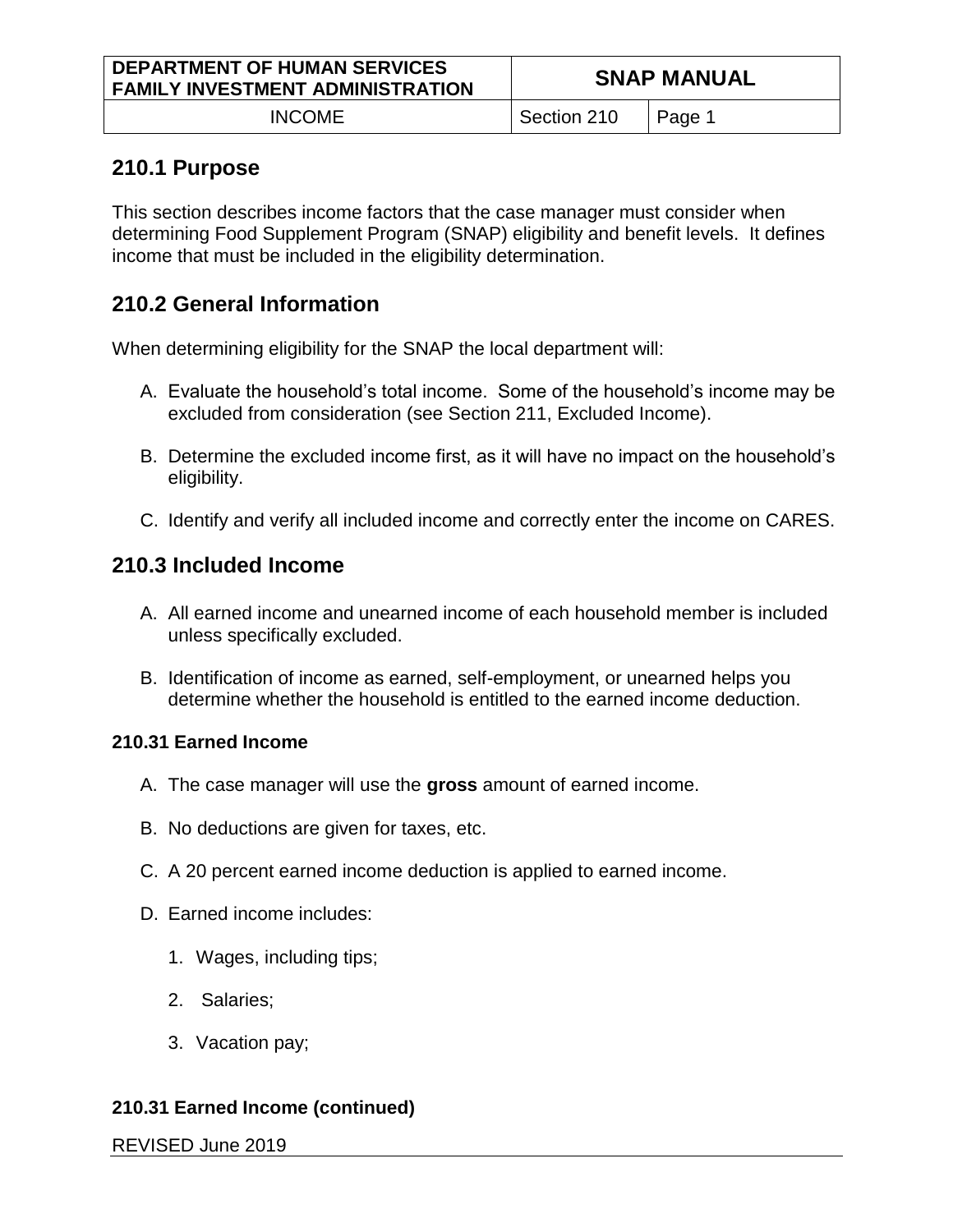| <b>DEPARTMENT OF HUMAN SERVICES</b><br><b>FAMILY INVESTMENT ADMINISTRATION</b> | <b>SNAP MANUAL</b> |          |
|--------------------------------------------------------------------------------|--------------------|----------|
| <b>INCOME</b>                                                                  | Section 210        | ∣ Page 2 |

- 4. Garnishments from wages, such as child support payments.
	- (a) Garnishments may appear as deductions from gross pay. Count the gross wages.
	- (b) Do not count an amount withheld to re-pay a prior over-payment received from that same source.
- 5. Sick benefits paid by an employer to an employee who expects to return to work;
- 6. Striker's income prior to the strike as if it were still being received;
- 7. Training Allowances

Training allowances from vocational and rehabilitative programs recognized by federal, state or local governments are earned income when they are not reimbursements, or to the extent they exceed the expenses they are intended to reimburse. (See Section 211 (G) for treatment of reimbursements.)

8. Earnings from the Workforce Innovation and Opportunity Act programs.

Consider as earned income earnings of individuals who are participating in on-the-job training programs under the Workforce Innovation and Opportunity Act. This does not apply to household members under age 19 who are under the parental control of another adult member, regardless of school attendance. (See Section 211.3 (K) for a complete listing of excludable income under Federal statute.)

- E. In certain special households, income may be treated differently. These special households are described in the following sections:
	- Section 101 Strikers
	- Section 102 Students
	- Section 103 Residents of Shelters
	- Section 104 Self employed Households/Farmers
	- Section 105 Households with Boarders

## **210.31 Earned Income (continued)**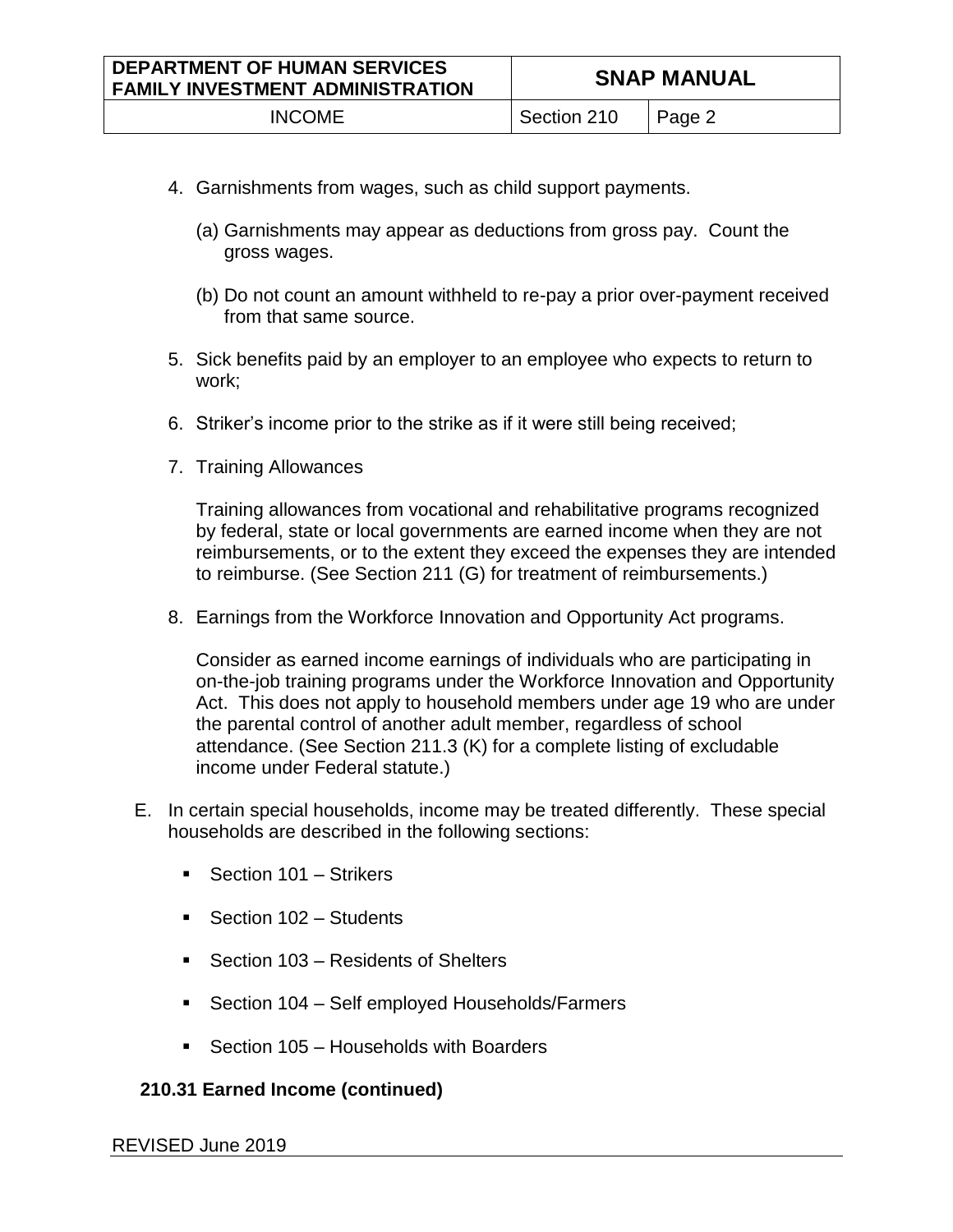| <b>DEPARTMENT OF HUMAN SERVICES</b><br><b>FAMILY INVESTMENT ADMINISTRATION</b> | <b>SNAP MANUAL</b> |        |
|--------------------------------------------------------------------------------|--------------------|--------|
| <b>INCOME</b>                                                                  | Section 210        | Page 3 |

- Section 108 Households with Non-Members or Disqualified Members
- Section 109 Residents of Group Living Arrangements, Veterans and Spouses/Children; Elderly and Disabled Living with others
- Section 401 Expedited Households
- F. Military Re-Enlistment Bonuses may be paid in two ways and it is up to the branch of the military to decide who is eligible to receive a bonus and how it is paid:
	- 1. A lump sum which is considered a non-recurring lump sum payment (resource) in the month received, or
	- 2. As a 50% lump sum and the balance in annual payments. The **entire bonus amount** is counted as earned income. (a) Average the initial lump sum over a 12 month period (b) Treat remaining payments as an annuity and average over 12 months.

# **210.32 Self-employment Income**

- A. Consider self-employment income as a type of earned income.
- B. Calculate self-employment income in the following manner:
	- 1. Households with self-employment income receive a 50 percent earned income deduction applied to its gross self-employment earnings. The deduction is intended to cover the self-employed household's cost to do business. If entered correctly, CARES will compute the deduction. (See Section 104 for more information about self-employed households.)
	- 2. Apply the 20% earned income deduction to the net income amount.

Example: A self-employed daycare provider had \$12,000 gross annual income from her business. The annualized amount is \$1,000 per month. 50% of \$1,000 is \$500. \$1,000 minus \$500 equals \$500. 20% of \$500 is \$100. \$500 minus \$100 equals \$400. \$400 is this customer's net earned income from self-employment.

(a) NOTE: Consider as self-employment income rental payments received by individuals who own rental property. If the individual is actively engaged in management of the rental property at least 20 hours per week, treat the income as earned income and allow the 50 percent cost-to-produce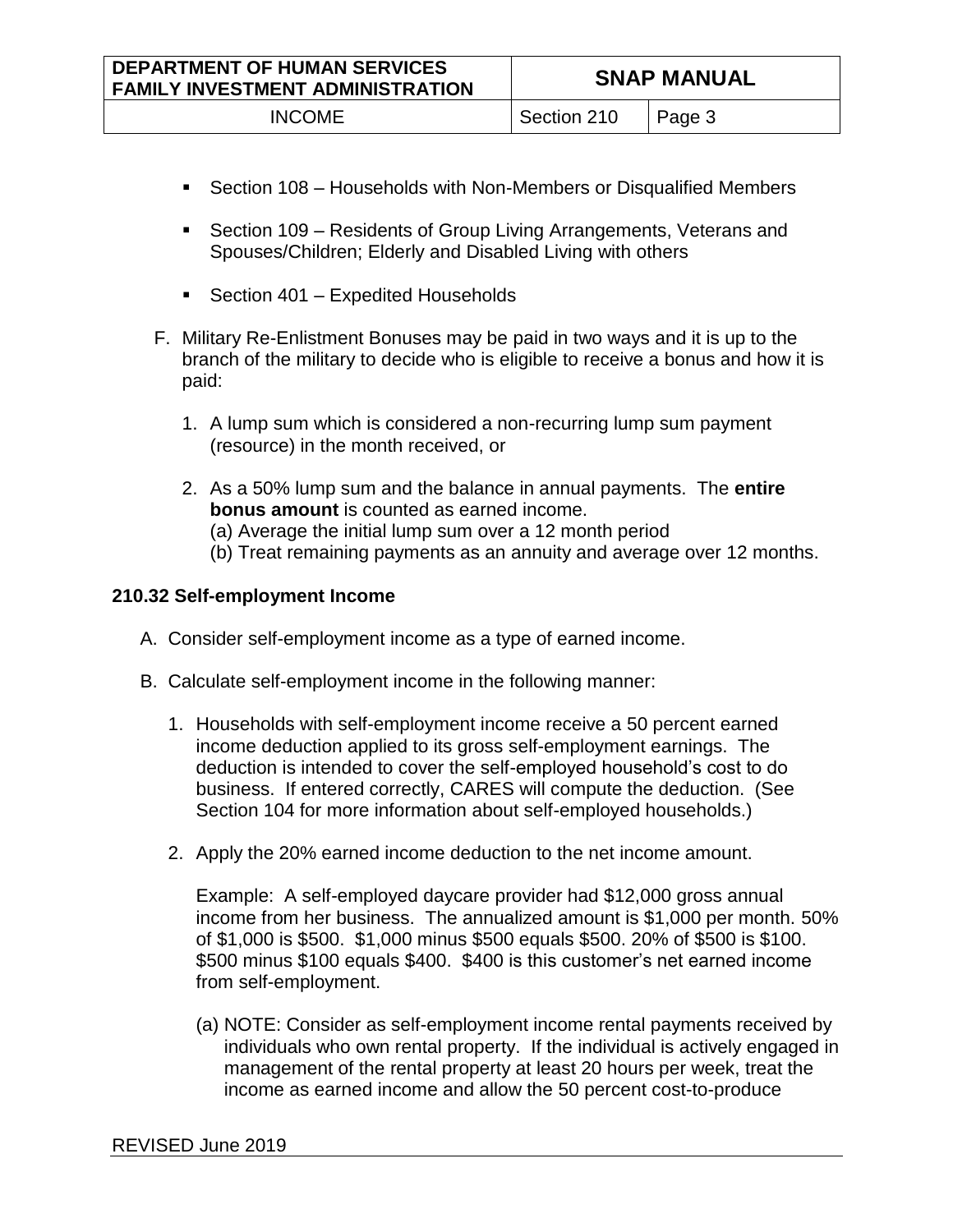| <b>DEPARTMENT OF HUMAN SERVICES</b><br><b>FAMILY INVESTMENT ADMINISTRATION</b> | <b>SNAP MANUAL</b> |                |
|--------------------------------------------------------------------------------|--------------------|----------------|
| <b>INCOME</b>                                                                  | Section 210        | $\vert$ Page 4 |

income deduction. If the individual spends less than 20 hours per week managing the property, treat the income as unearned income after subtracting the 50 percent deduction for cost-to-produce.

Example: Mr. and Mrs. Brown own a duplex. They live in duplex A and rent out duplex B. They receive \$500 monthly in rental payments from duplex B. They do not spend 20 hours per week in the management of the property. They are entitled to a 50 percent self-employment deduction. (\$500x.50=\$250). The household's countable rental income is \$250.

(b) Treat room and/or board income as self-employment income regardless of the time spent in this activity, if the roomers and/or boarders live with the SNAP household. Deduct 50 percent of the gross roomer and/or boarder income as the cost-to-produce. Then apply the 20 percent earned income deduction. The remainder is the adjusted net income and is countable earned income for the household.

## **210.33 Unearned Income**

A. The local department will use the gross amount of unearned income. No deductions are given.

Example: No deduction is made from Social Security benefits for Medicare. No deduction is made for taxes withheld from Unemployment Insurance or retirement benefits or from Worker's Compensation.

- B. Unearned income, to which the earned income deduction cannot be applied, includes the following:
	- 1. Assistance payments based on need, such as:
		- (a) Temporary Cash Assistance (TCA),
		- (b) Temporary Disability Assistance Program (TDAP)
		- (c) Supplemental Security Insurance (SSI),
		- (d) Foster care and guardianship care **only when the child is included in the SNAP household**,
		- (e) Adoption subsidies;
		- (f) Public Assistance to Adults (PAA).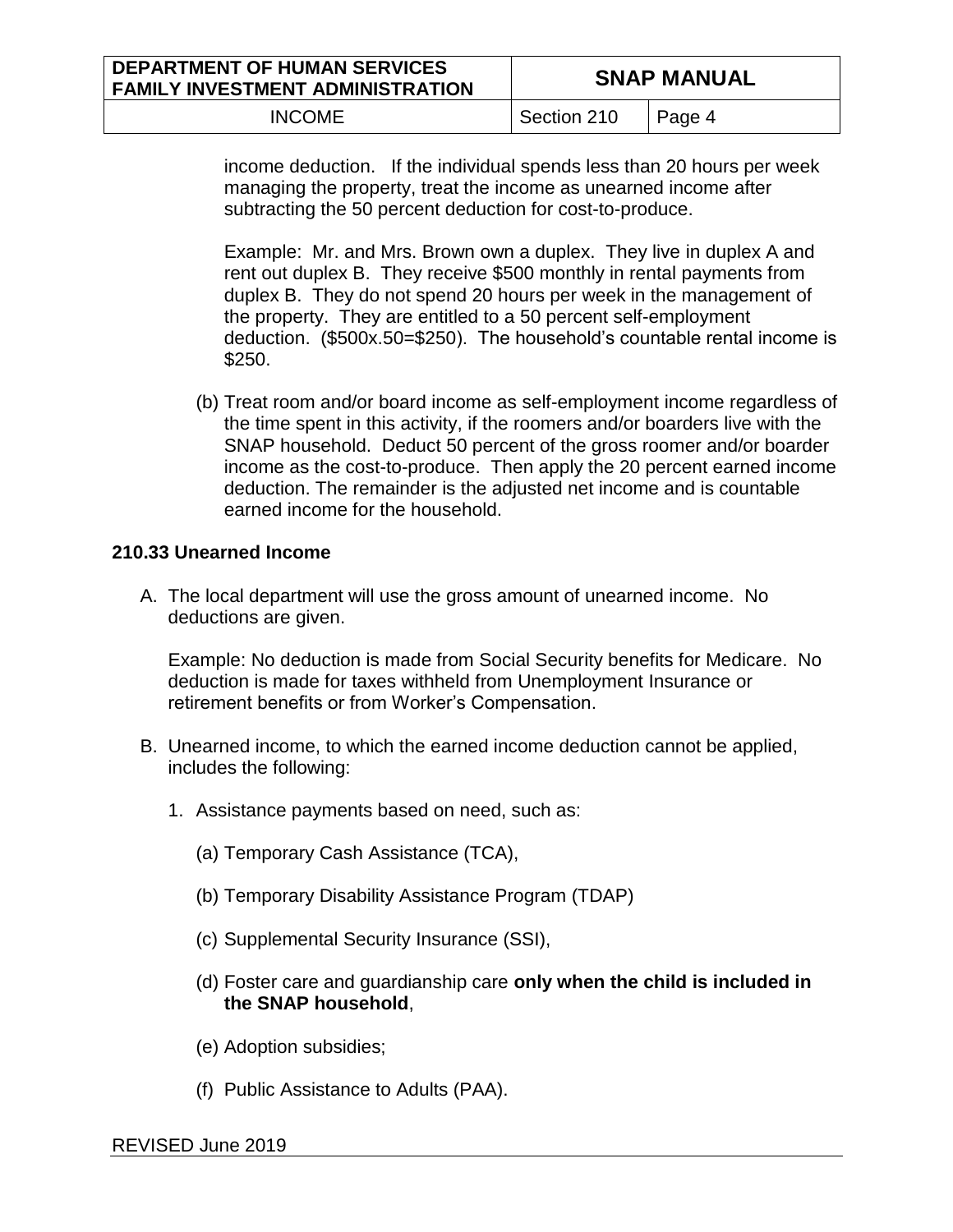- (g) Annuities,
- (h) Pensions,
- (i) Retirement benefits,
- (j) Severance pay,
- (k) Veteran's benefits,
- (l) Disability payments,
- (m)Unemployment insurance benefits,
- (n) Strike benefits,
- (o) Gross rental income less the 50 percent cost-to-produce from rental property when the household member is not actively engaged in the management of the property at least 20 hours per week,
- (p) Child support payments made directly to the household by non-household members,
- (q) Child Support Pass-Through payments received from the Child Support Administration (CSA),

Beginning July 1, 2019, all or a portion of child support payments received through DHS's CSA will be passed through to eligible TCA households' EBT cards. This pass-through benefit is countable toward SNAP benefits as unearned income. CARES calculates the average of three consecutive months of child support payments and determines the unearned income amount that will be counted toward the household's SNAP benefit calculation. Should the non-custodial parent miss a child support monthly payment, CARES will stop counting the pass-through toward the SNAP benefits. There must be at least three consecutive months of child support payments received before CARES can recalculate the unearned income and begin counting it toward SNAP benefits again. This pass-through benefit is applicable only to child support payments made directly from CSA to the TCA household for minors receiving TCA. More information on the child support pass-through benefit can be found in TCA Manual Section 1312.

(r) Alimony payments made directly to the household by non-household members,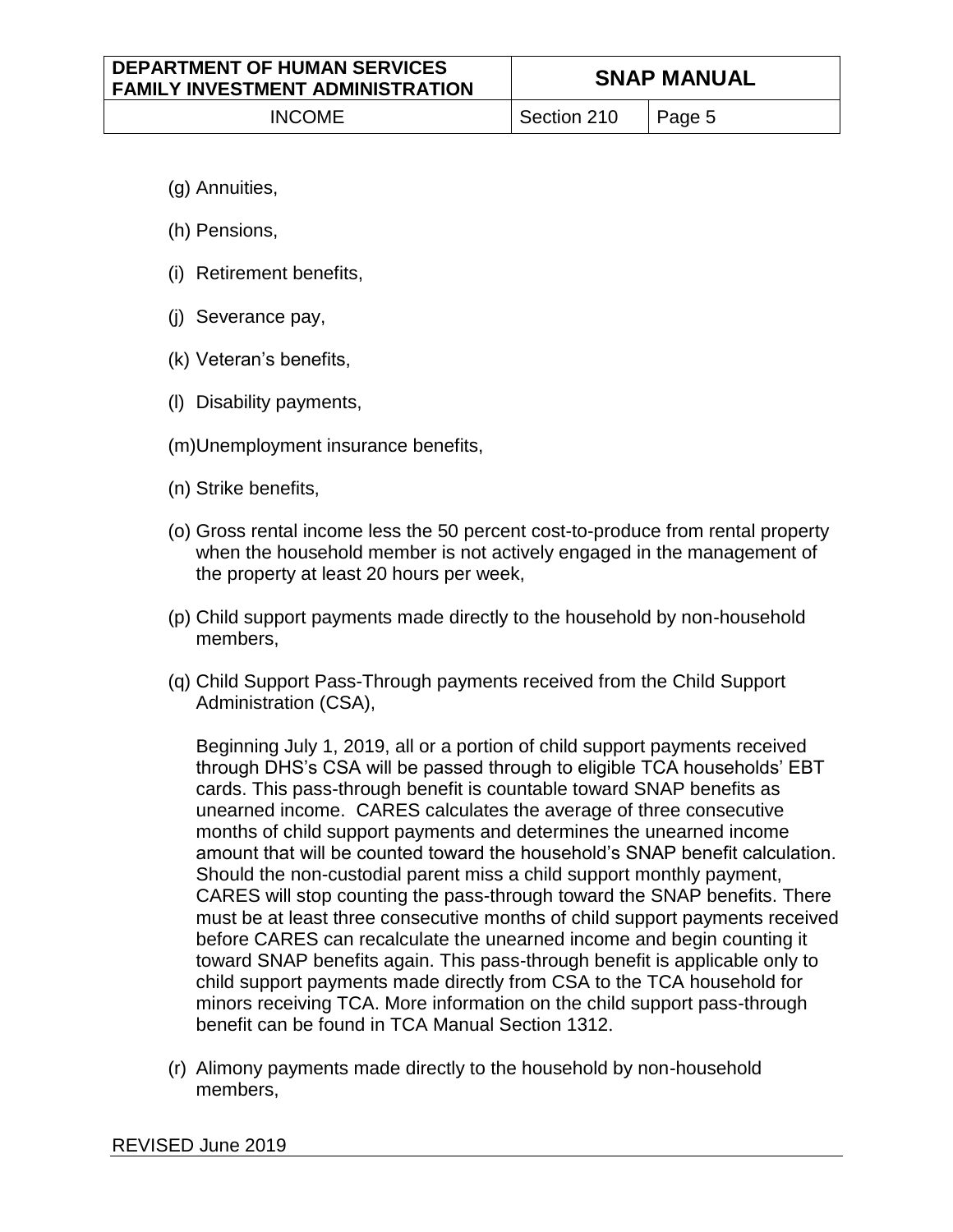- (s) Payments from government-sponsored programs,
- (t) Income from annuities or dividends, even when not withdrawn,
- (u) Interest and royalties,
- (v) Assistance payments from programs that require as a condition of eligibility the actual performance of work without compensation, other than the assistance payment,
- (w)Unearned income of a sponsor and the sponsor's spouse (if living with the sponsor) that is deemed available to the sponsored immigrant, and
- (x) All other direct money payments that can be construed to be a gain or benefit to the household.

### **210.34 Income of an Ineligible or Disqualified Individual**

- A. Count the earned or unearned income in its entirety, minus the appropriate deductions, of an individual disqualified from the household for an individual:
	- 1. Disqualified for Intentional Program Violation as described in Section 480,
	- 2. During any period he or she is fleeing to avoid prosecution, custody or confinement after conviction for a felony, or violating a condition of parole or probation,
	- 3. Convicted of an offense that is classified as a drug felony, occurring after August 22, 1996,
	- 4. Noncompliance with work requirements as described in Section 130.
- B. Count as income the earned or unearned income, less a pro rata share for the individual or individuals who are ineligible:
	- 1. For failure to comply with social security requirements as described in Section 405,
	- 2. For failure to comply with the Able-Bodied Adults Without Dependents (ABAWD) work requirements (such as failing to be employed an average of 80 hours per month) as described in Section 130.24, or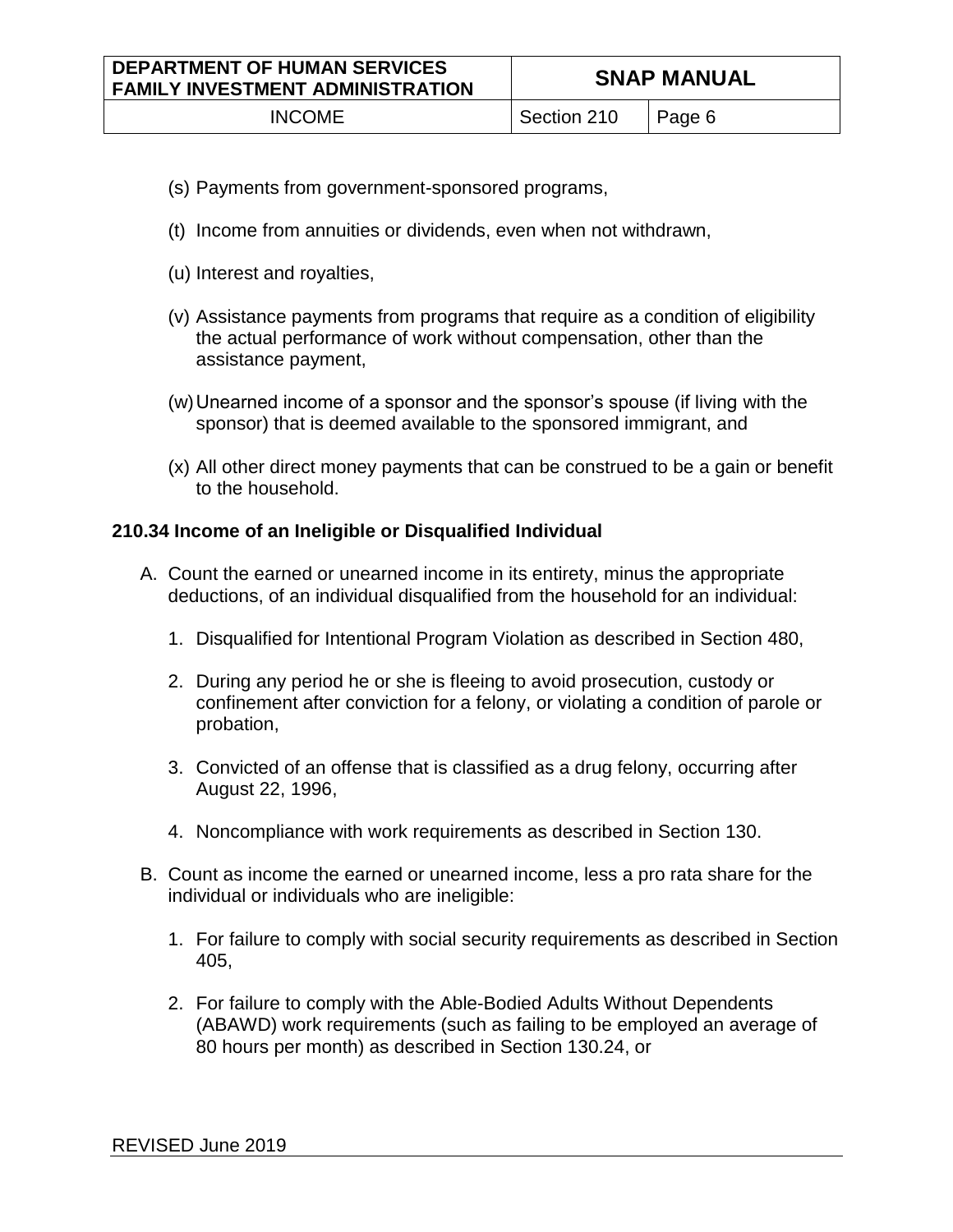| <b>DEPARTMENT OF HUMAN SERVICES</b><br><b>FAMILY INVESTMENT ADMINISTRATION</b> | <b>SNAP MANUAL</b> |          |
|--------------------------------------------------------------------------------|--------------------|----------|
| <b>INCOME</b>                                                                  | Section 210        | ∣ Page 7 |

3. Because they do not meet citizenship or immigrant requirements as described in Section 120.

# **210.35 Third Party Payments**

- A. The local department will count third party payments as household income.
- B. A third party payment is money owed to a household, but paid directly to someone outside the household for a household expense.
- C. Third party payments include:
	- 1. Wages that are withheld by the employer and paid directly to a third party for household expenses such as rent, property taxes, or child support,
	- 2. Public Assistance payments that are sent to a third party or to a protective payee for a purpose such as managing the household's expenses,
	- 3. Money deducted from a court order or binding written support or alimony payment and sent to a third party for household expenses, and
	- 4. Money deducted to repay a prior underpayment of taxes to the IRS. This includes any payments specified by a court order to go directly to a third party rather than the household.

## **210.36 Failure to Comply with Requirements of a Federal, state or Local Meanstested Assistance Program**

- A. Reduction of Public Assistance Benefits
	- 1. When a household's means-tested public assistance is reduced or terminated because a household member fails to perform an action required under the assistance program, count the full amount of the public assistance payment as phantom income for SNAP benefits. This is done so that the SNAP benefits will not increase. Examples of means-tested programs include TCA, TDAP, and PAA.

# **Note: SSI is not a public assistance program for the purposes of phantom income policy.**

- 2. The failure to comply with a requirement of the means-tested program does not have to be intentional.
- 3. If the local department is unsuccessful in obtaining the necessary cooperation from another State, federal or local means-tested program, it will not be held responsible for noncompliance with the rule as long as a good faith effort has been made to get the information.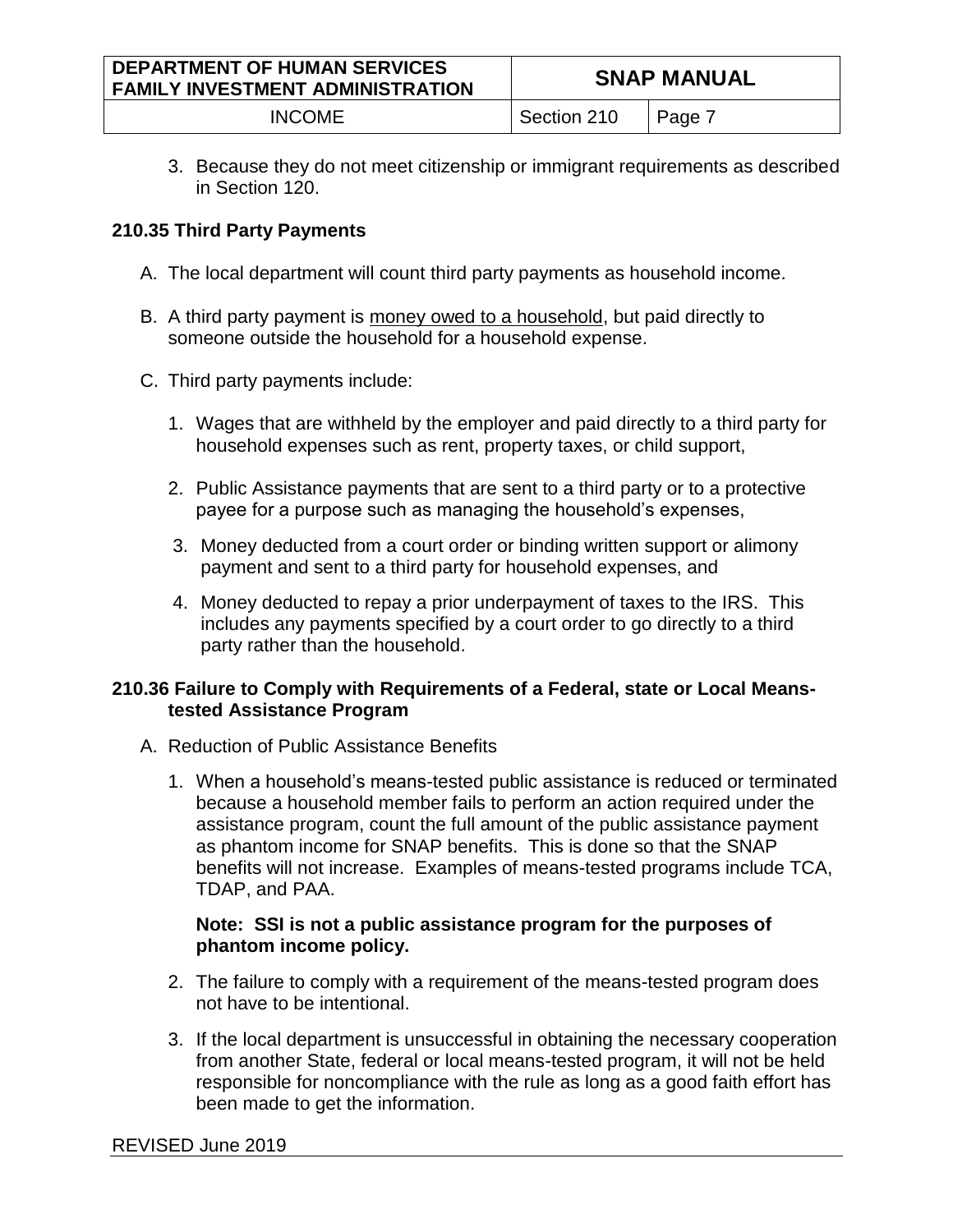| <b>DEPARTMENT OF HUMAN SERVICES</b><br><b>FAMILY INVESTMENT ADMINISTRATION</b> | <b>SNAP MANUAL</b> |        |
|--------------------------------------------------------------------------------|--------------------|--------|
| <b>INCOME</b>                                                                  | Section 210        | Page 8 |

- 4. The income from the means-tested program is frozen at the same amount received before the penalty.
- B. Procedural vs. Substantive Requirements.
	- 1. A procedural requirement, which does not trigger phantom income, is a step that a customer must take to continue to get assistance, such as providing verification. **Do not use phantom income for not complying with a procedural requirement**.
	- 2. A **substantive requirement**, which **triggers SNAP phantom income**, is a behavioral requirement that is designed to improve the well being of the household. Examples include:
		- (a) Work and child support requirements,
		- (b) Requirements for school attendance,
		- (c) Requirements for health checkups for children under age 6,
		- (d) Compliance with substance abuse requirements.
- C. Limits on Imposing the Sanction.
	- 1. This policy does not apply to customers who fail to perform a required action at the time of application;
	- 2. This policy applies at the time of redetermination for continued benefits if there is no break in participation;
	- 3. The customer must be certified for SNAP benefits at the time of the failure to perform the required action.

Example: Mr. B receives TCA for himself, his wife and children. They do not receive SNAP benefits. In April Mr. B refused to participate in a work activity and the TCA is closed. In May Mr. B applies for SNAP benefits. The case manager will not use phantom income in this situation.

- 4. Assistance payments are "reduced" if they are decreased, suspended or terminated.
- D. Penalty Periods for TCA
	- 1. Failure to Comply with a Child Support Requirement Failure to comply without good cause results in a full family sanction. The penalty will end upon compliance with the program requirement.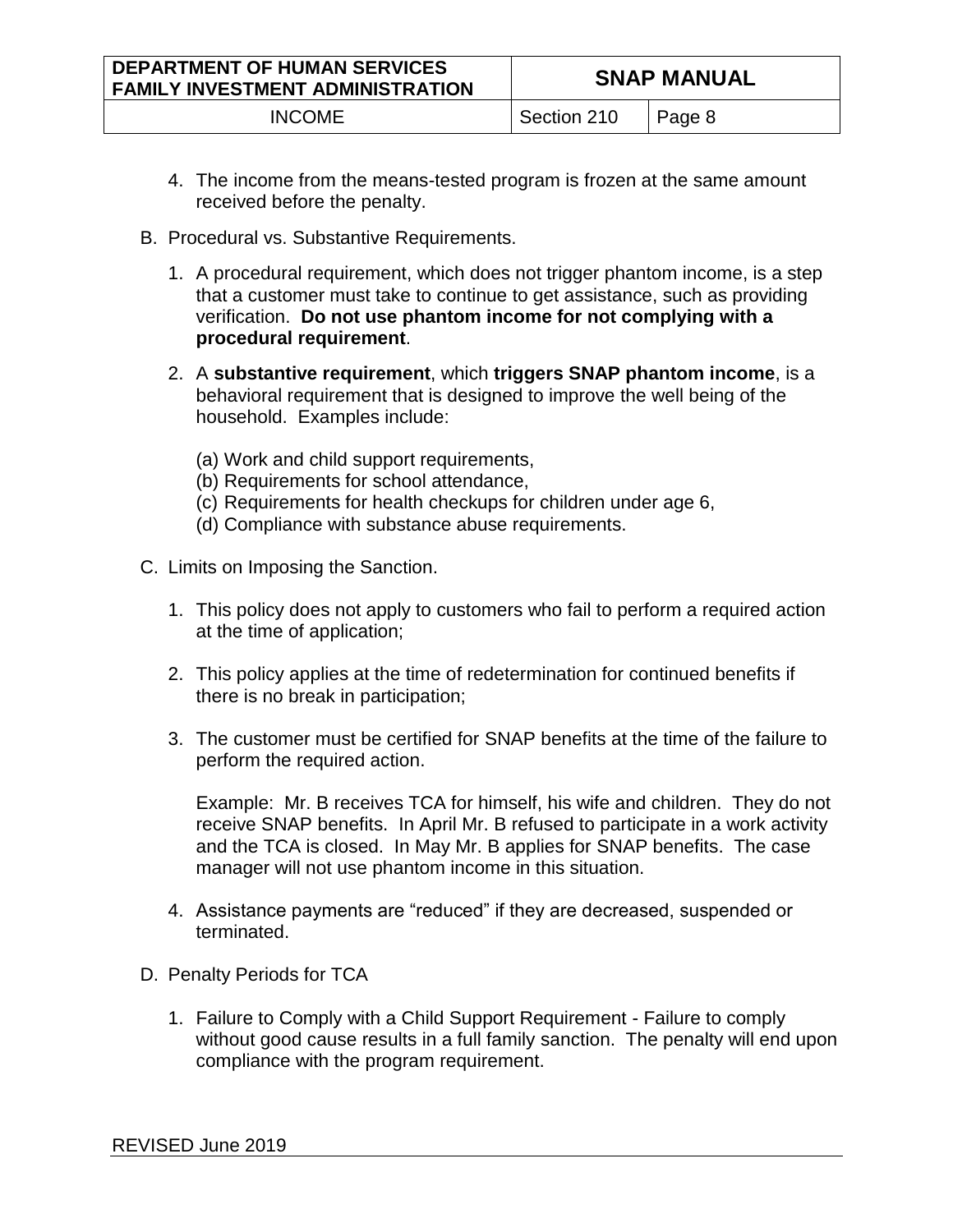| <b>DEPARTMENT OF HUMAN SERVICES</b><br><b>FAMILY INVESTMENT ADMINISTRATION</b> | <b>SNAP MANUAL</b>              |  |
|--------------------------------------------------------------------------------|---------------------------------|--|
| <b>INCOME</b>                                                                  | $\sqrt{2}$ Section 210   Page 9 |  |

- 2. Failure to Comply with a Work Requirement For noncompliance with a work activity the penalty period will end as follows:
	- (a) For the first instance of noncompliance, the penalty ends upon compliance.
	- (b) For the second instance of noncompliance, the penalty ends 10 days after compliance with the activity.
	- (c) For the third and subsequent instance of noncompliance, the penalty period ends after 30 days of compliance with the work requirement.
- 3. Finding of Fraud An assistance unit is ineligible for the following periods of time upon a finding of fraud by a court of law:
	- (a) For six months after the first finding of fraud or until full repayment of the overpayment,
	- (b) For 12 months after the second finding of fraud or until full repayment of the overpayment,
	- (c) Permanently after the third finding of fraud.
- 4. Failure to comply with substance abuse requirements.
- 5. Failure to obtain preschool health or to ensure the school attendance of children in the home. This is a \$25 disallowance.
- E. After a finding of fraud in the TCA program, continue the SNAP certification period until it expires. If the household reapplies for SNAP benefits during the TCA penalty period, when possible, establish a certification period that ends at the same time the TCA penalty ends.

Example: An assistance unit that had received \$648 TCA grant is terminated because of a second fraud finding. The family is ineligible for TCA for 12 months. The TCA amount countable for SNAP benefits until the end of the penalty period is \$648.

F. Ending a TCA Penalty Period Without Compliance

In some situations a penalty period for noncompliance with a requirement is ended and the sanction is considered cured even though an individual does not technically comply with the TCA program requirement. When a penalized household becomes technically or financially ineligible for TCA or another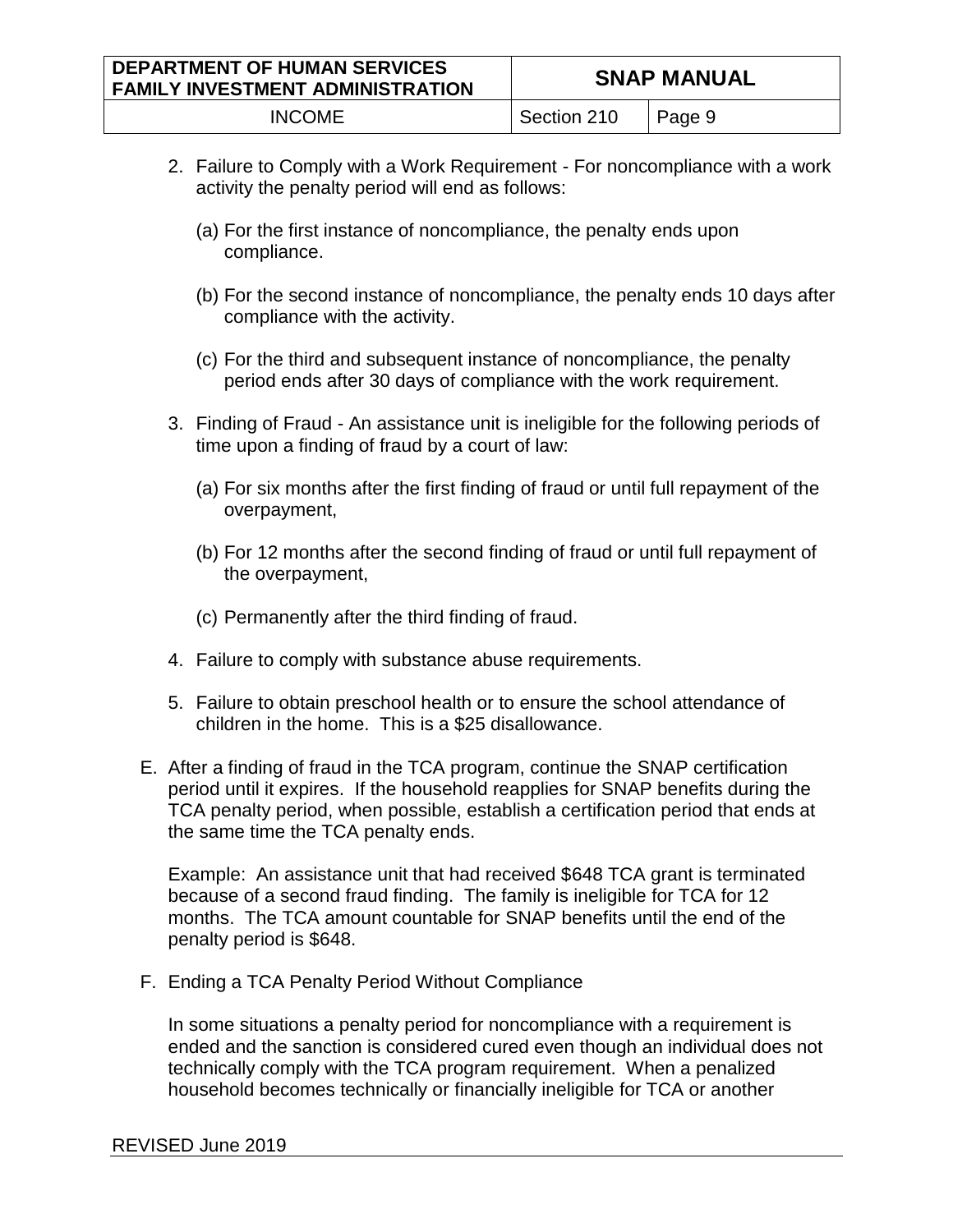| <b>DEPARTMENT OF HUMAN SERVICES</b><br><b>FAMILY INVESTMENT ADMINISTRATION</b> | <b>SNAP MANUAL</b> |                 |
|--------------------------------------------------------------------------------|--------------------|-----------------|
| <b>INCOME</b>                                                                  | Section 210        | $\vert$ Page 10 |

means-tested benefit, the frozen TCA income is no longer counted in the calculation of the SNAP benefit.

- G. Include the TCA benefit received prior to the reduction or closure of TCA as income for SNAP benefits when a TCA assistance unit is sanctioned for failing to comply with a requirement of Family Investment Program (FIP) or when an assistance unit member has been found guilty of fraud.
- H. Take action on changes in household circumstances that are not related to the penalty imposed by a means-tested program.
- I. Count the public assistance benefit to maintain the SNAP benefit at the same level during the period of reduction, suspension, or termination.
- J. Count the amount recouped from a public assistance benefit for **intentional,** household-caused overpayments.

# **210.4 Verification**

- A. Verify gross non-exempt income at application and recertification.
- B. See Section 420 for required verification when a change is reported.
- C. The primary source for obtaining verification of income is the applicant. Verification may be made from documentary sources such as pay stubs or from verbal or written statements made by the employer or the agency from which the income is received.
- D. In addition to verifying reported income, the local department may need to consider the possibility of unreported income. Some situations that may indicate unreported income are:
	- 1. State Verification Exchange System (SVES) indicates receipt of Social Security Administration administered benefits.
	- 2. Maryland Automated Benefits System (MABS) indicates work history or receipt of unemployment insurance benefits
	- 3. Shelter payments exceed reported income
- E. Verify earned income through the applicant whenever possible by viewing the following:
	- 1. Pay stubs or pay envelopes
	- 2. Employee's W-2 form
	- 3. Wage tax receipts
	- 4. State or federal income tax forms